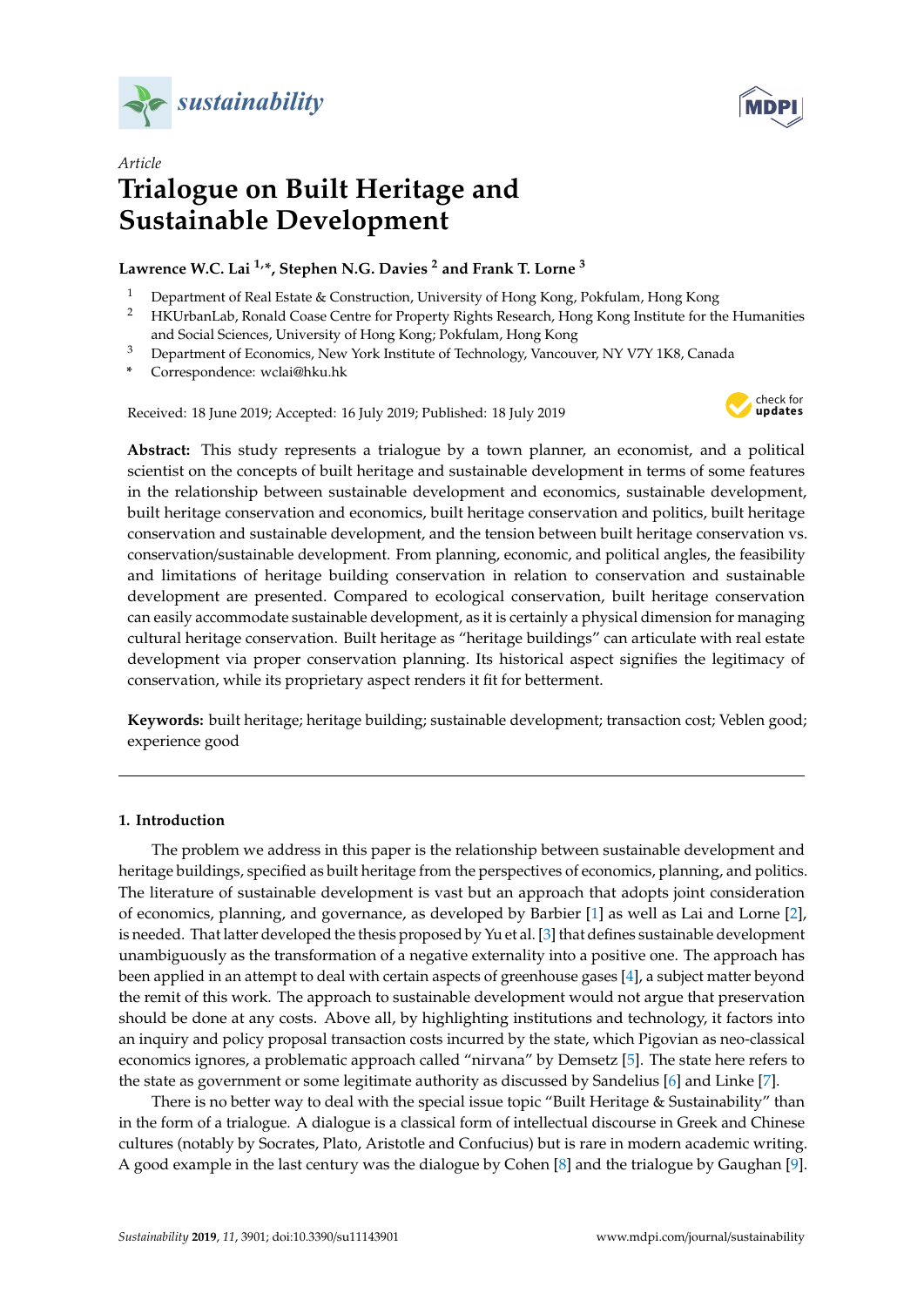Signs of revival of this way of articulation in this century are shown in the works of Aliou et al. [\[10\]](#page-7-9) Lai [\[11](#page-7-10)[,12\]](#page-8-0) Lai et al. [\[13\]](#page-8-1), and Vanoutrive [\[14\]](#page-8-2).

The trialogue was written by the authors in the format of a Q&A by a student T (played by the first author) who is a town planner, his econ teacher E (third author), and political theory teacher P (second author).

Any text is a dialogue that creates a passage of ideas between the writer and reader or as Bakhtin [\[15\]](#page-8-3) (p.72) stated, "dialogue is a classic form of speech communication". Dixon [\[16\]](#page-8-4) (p.17) added that "unless writing, too, is a dialogue, it will go dead" [\[17\]](#page-8-5). However, most modern academic texts are quite dead as monologues.

The greatest advantage of a text written in the express form of a dialogue or trialogue is that it can highlight agreements and disagreements in a systematic inter-subjectivist manner not amenable in a conventional journal article. However, most dialogues and trialogues were actually written by one person and, hence, the conversation is actually self-conversation and limited by the author's expertise and value preferences.

The trialogue in this work is original and uniquely written by three experts with different academic traditions and professional backgrounds in a sequential manner. Hence, their conversation is a true communication of three persons on the subject of sustainability. They address and invite readers to ponder several concepts, themes, and topics related to the idea of sustainable development in a way hitherto not found in the literature of sustainable development.

#### **2. Sustainable Development and Economics**

T: as an almost universally adopted public policy ensuing from Bruntland, why has sustainable development been ignored in mainstream economics?

E: mainstream neoclassical economics emphasizes economic efficiency as defined by maximizing total welfare or Pareto optimality. Sustainable development, in the original Bruntland version, advocated a different ideal that has been misunderstood by some people as a failure to understand basic economics. Furthermore, the economist's methodology of marginalism cannot easily be applied to analyzing issues related to sustainable development. An application was first attempted by Yu et al. [\[3\]](#page-7-2) who proposed a model showing possibilities, in response to ecological threats, of win–win outcomes of two goods as a result of innovations enabled by some entitlements. However, even today, sustainable development as an economic concept has not been brought into the mainstream.

T: I wonder if this uninterest is fundamentally due to the economist's conviction that Fisher's theory of interest [\[18\]](#page-8-6) adequately deals with the relationship between the present and future, and hence the concept of sustainability is superfluous.

E: the problem in Bruntlund's statement is not limited to an apparent ignorance about interest rates and the functioning of capital markets in linking present and future generations, but also to the citing of many alleged problems connected to the misuse of natural resources, which have already been recognized and analyzed extensively in the economic literature. That remains the case despite the obvious riposte that a perfect solution has not been designed by the economists that in turn is a product of positive transaction costs although, in my opinion, the failure to understand the full nature of transaction costs has played its part in the imperfections of any proposed solutions stressed by Coase [\[19,](#page-8-7)[20\]](#page-8-8). To elaborate, the idea that a proper interest rate could appropriately take future resource use into present day accounting will, of course, not address an "overlapping generation" problem suggested by Samuelson [\[21\]](#page-8-9). However, that problem focuses on the need for social security, and is not directly related to the depletion or misuse of resources by the present generation that sustainable development tries to tackle. Needless to say, trans-generational "justice" can be clouded by uncertainties, due to future generations' preferences, as well as changing technologies. Interest rate discounting can give some measures of the matter's seriousness. However, it cannot make future preferences and technologies less uncertain.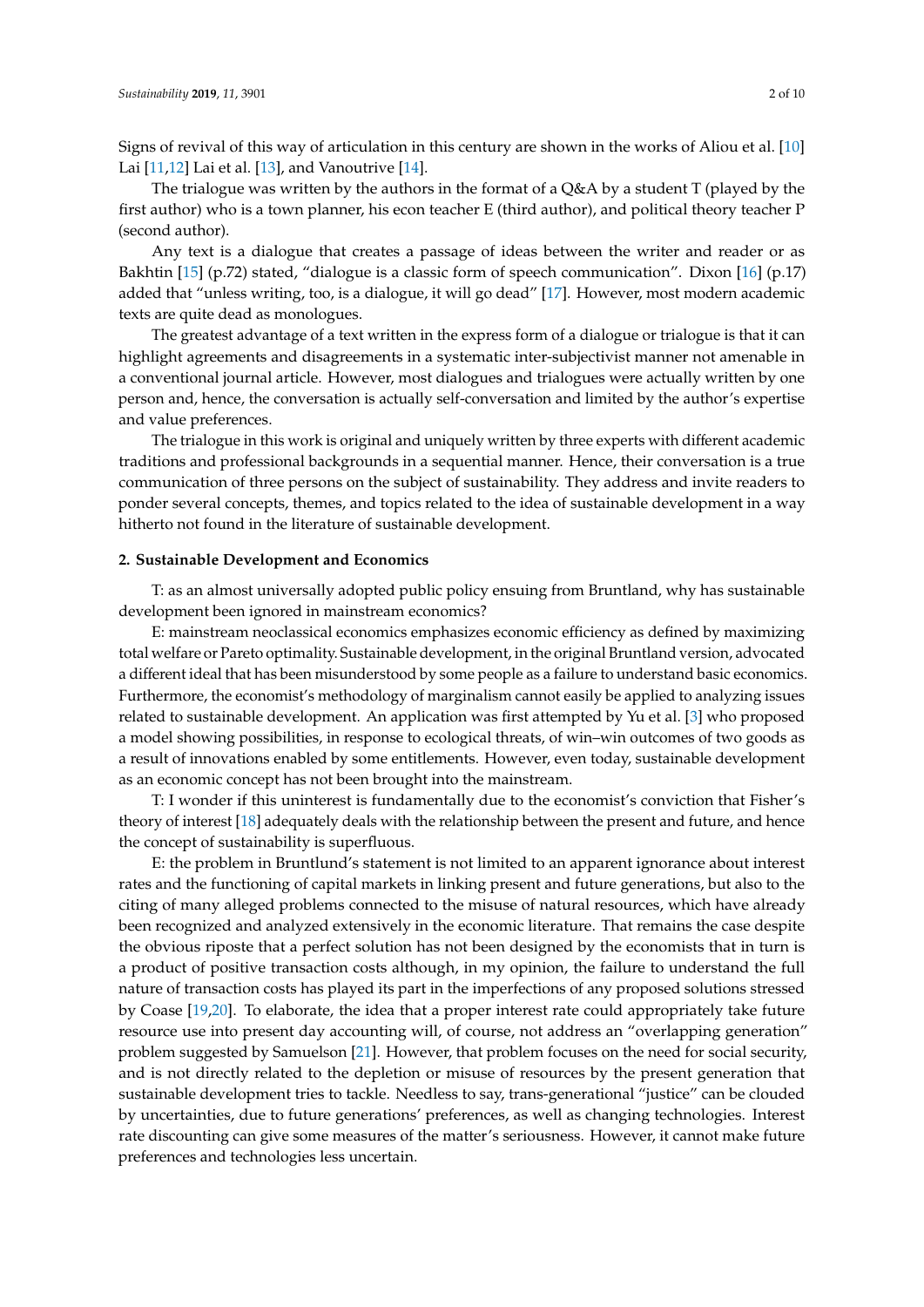T: I see. Transaction costs are institutional costs. It appears to me that in politics, a lot of institutional costs have been met by the state to address the issue of sustainable development as an item on the national and international policy agenda.

#### **3. Sustainable Development and Politics**

P: that is very true. Like modern business corporations, most governments have something to say about "sustainable development" whether directly or in some other guise like "heritage conservation". As positive sounding, community and future orientated policy objectives, especially in the Burkean sense of political custodianship for generations yet to be born, both have great political appeal. Both are concepts endorsed by the United Nations. The approaches, however, vary greatly since all political programs are driven by the needs and aspirations of the polities to which they are designed to appeal. Precisely because of that, aspirational, future orientated goals can always fall victim to the more urgent *short term demands of political survival*. In any case, despite honest beliefs in the worth of such goals, turning a lofty general aspiration into a concrete set of specified and quantified proposals that are likely to find general acceptance when their true costs are understood is a lot more difficult. NIMBY-ism is one obvious example of a shoal on which a good sustainability intention can swiftly run aground. Primary producer dependent economies (like Australia or Saudi Arabia for example) have equal difficulty finding an environmentally and an economically sustainable solution that marries economic growth and a reduction of global  $CO<sub>2</sub>$  output.

#### **4. Built Heritage Conservation and Economics**

T: the bigger issue to me is whether the concepts "conservation", "heritage", and development are really mutually compatible. Lai and Lorne [\[22\]](#page-8-10) hold that, as far as built heritage as "heritage buildings" is concerned, they are. Their argument is an application of Yu's model [\[8\]](#page-7-7), which presupposes some institutional designs that encourage innovations that can help meaningfully incorporate a portion of an old building into a new one. As a town planner, I find several good and bad attempts made in Melbourne since the 1980s. The classic case of a successful one to me is the incorporation, under a glass dome, of the 'Shot Tower" (a factory for lead bullets) into a modern shopping mall with the Central rail station right below [\[23\]](#page-8-11). Less satisfactory ones usually involve façadism with the retained old buildings serving little to remind people of any message of the past. However, most examples, good or bad, are driven by modern *real estate development*. Perhaps only economists see the result as sustainable.

E: from an economist's perspective, the only criterion is when the real estate development increases its market value beyond the costs of the conservation, preservation, or transformation of heritage. Other things being equal, in any case where a different more heritage damaging approach accords a greater increase in market value, that approach is to be preferred. Sustainable development strives to achieve win–win-win for the economy, environment, and society. For sustainable development, the outcome must also result in the increase of some type of *index* based on environmental considerations as well as social benefits. Unfortunately, the 'market' as a mechanism is inert to non-market value aspects. Only agents in the market place for any given development, who have non-market values that include sustainability, and who factor those into their decision-making, can positively affect outcomes in a sustainable direction.

#### **5. Built Heritage Conservation and Politics**

T: green political polemists like Eckersley [\[24\]](#page-8-12) would surely not be content with such a cost–benefit approach to trans-boundary international or global sustainability as issues. Their arguments are full of intense self-criticism (see for instance Arias-Maldonado [\[25\]](#page-8-13)) to the extent I feel it hard to come to any "workable" approach to sustainable development, not to mention "market value enhancing" built heritage conservation. I just wonder how classical political theory may be able to shed some light on the limits or possibilities of practically addressing modern problems, granted that there must be something common and stable in politics.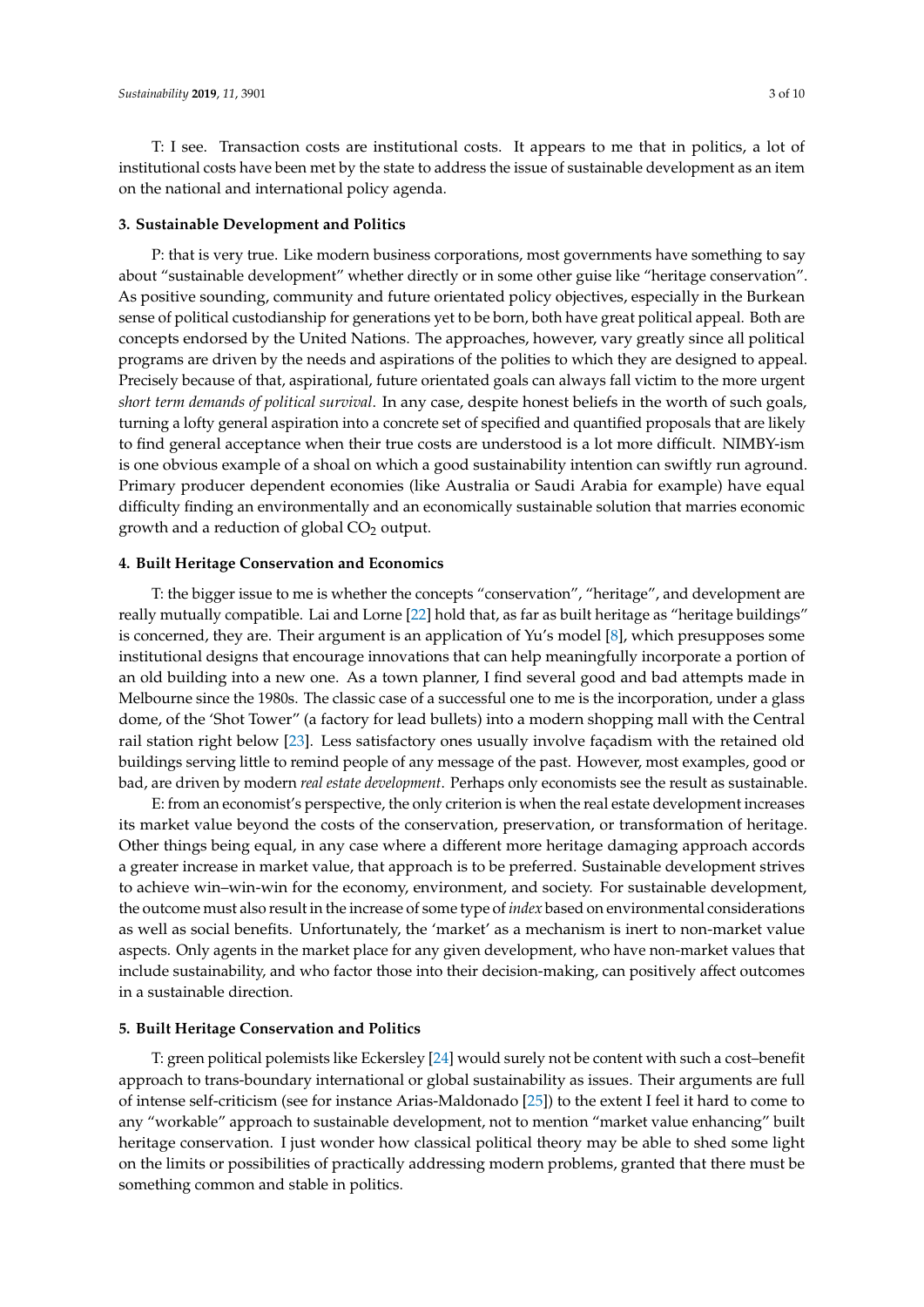P: these theories are mainly addressing politics and civil society rather than the environment. Recently, scholars have discovered the connection between the so-called "classical political economy" in the writings of Adam Smith and Malthus [\[26\]](#page-8-14) and modern American neo-liberal "market environmentalism". At risk of over generalization, we may say that the concept of natural laws in the physical world was mechanically extended to the social realm by late 18th and 19th century classical economists, who formalized the economic interaction of land, labor and capital by means of rent, wages, and profit/interest as having a natural tendency to find an equilibrium but being constantly disrupted through open competition between economic actors resulting in sustained economic growth. Karl Marx took a different view, interpreting all the factors of production—which he called means of production—in terms of their labor value. He saw the end product as one in which the appropriation of the labor of the many by the few would end when all the means of production were socially owned and no one any longer exploited anyone else. At that point, the constantly growing economic cake, that in Smith's world was so unfairly divided, would be fairly divided and still keep growing.

From the point of view of sustainability, both analyses take for granted that the goal of economic activity is endless material betterment (more stuff, as it were) because human beings are, fundamentally, endless self-satisfiers and self-satisfaction is primarily, although not exclusively, a matter of consumption. Neither school of thought is concerned with trans-generational justice—ensuring that what we take to satisfy present wants and needs does not adversely impact on a like satisfaction for those in generations to come—let alone a trans-generational justice that includes all future people wherever they are on Earth. For both, the idea of infinite growth made possible by inexhaustible resources is a given.

Of course, one classical economist, Thomas Malthus, did have such concerns, although his take was pessimistic, holding that when total human wants and needs exceed the possibility of natural supply, the result will and must be a 'natural' corrective like famine, plague, or war. That was, purely logically, a sustainable solution—i.e., even if there is a failure to avoid the runaway mismatch between demand and supply and disaster results, someone always survives to begin again. Malthus, like Smith, presumed a human hierarchy in which there were winners and losers and in which charity, whilst it does and should exist, could never be an entirely sustainable solution.

None of Smith, Marx, or Malthus was concerned with a 'sustainable' solution in the modern sense because there is in them no sense of a planetary ecosystem, within which human social and economic life goes on, that can be so damaged by individually or collectively selfish human economic activity that no human—or perhaps any other form of life—can survive at all.

In a sense, we can say, today's political and social theory seeks to *embed modern economic activity in the largest possible temporal and global ecological frame*. Whatever 'micro-' solutions are achieved for this or that problem of sustainability from a human perspective, they cannot be separated from the need to fit with globally necessary 'macro-' solutions from a biosphere perspective, supposing that we can find them.

#### **6. Built Heritage Conservation and Sustainable Development**

T: planning the conservation of buildings as "heritage" has become very popular everywhere. Grading buildings by experts is the most common way of ranking their importance for public spending. Politically, buildings are more easily promoted as heritage because they are easily identifiable, tangible objects precisely or narrowly located in space and time. They are accordingly far easier to handle than large problems of feeding a growing population, global warming, or resource depletion. As they have a past and will have a future in a given place, they easily fit an intergenerational paradigm, even if the generations concerned are, as far as any one building is concerned, somewhat parochially conceived. UNESCO, for example, attempts to finesse this tendency to the parochial by invoking the idea of 'world heritage' buildings. It is quite legitimate to puzzle about the intelligibility of this to the cynic, for whom the idea of 'global citizenship' is at best a hard-to-grasp moralistic aspiration and at worst an elite conceit, an idea discussed by Goodhart [\[27\]](#page-8-15). I wonder if there is any basic economic rationale rooted in neo-institutional economics for bundling "heritage" with "buildings" beyond cost–benefit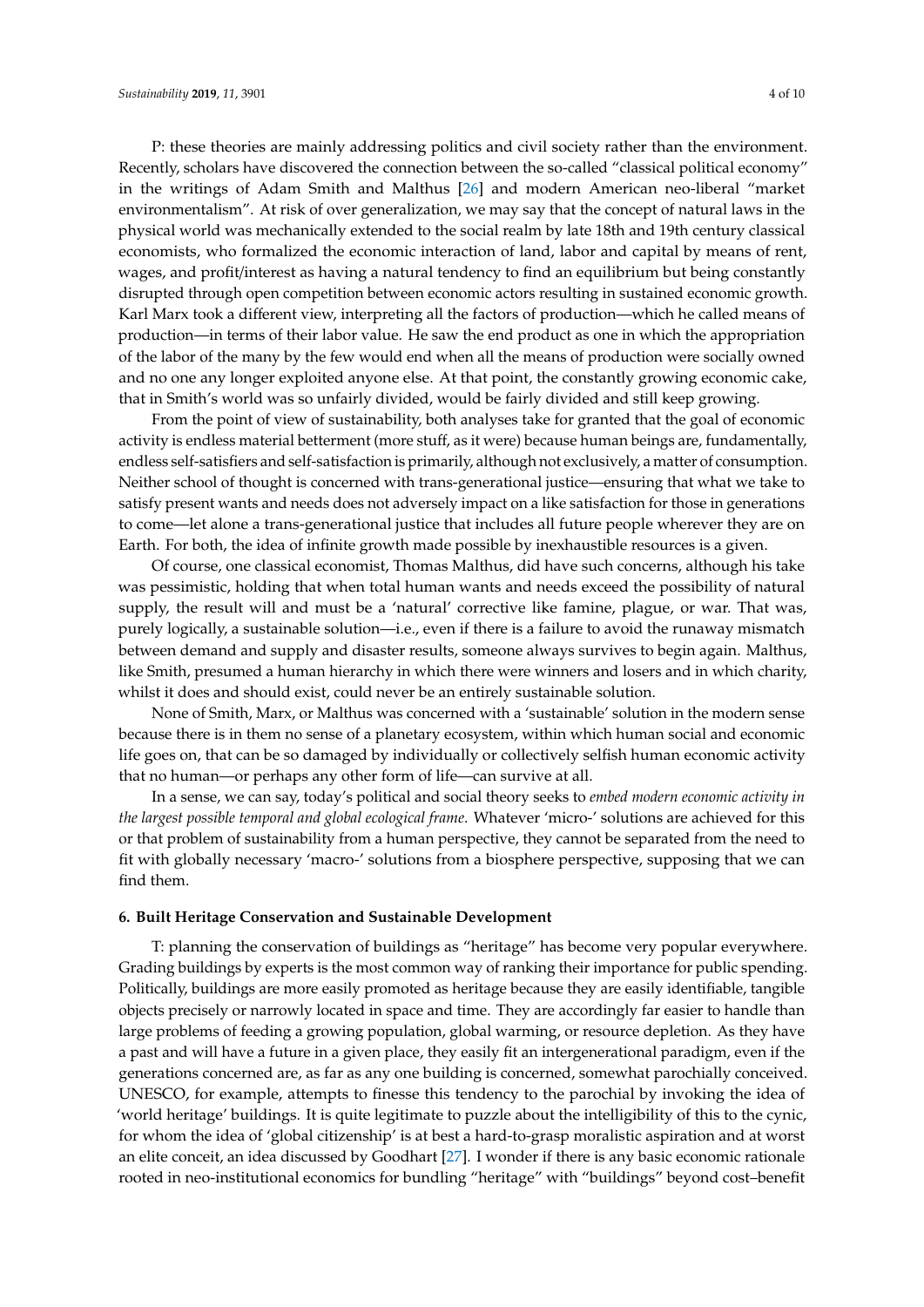analysis. Furthermore, can conservation of heritage buildings, assuming that it adds net value, actually help promote wider sustainability economically?

E: mainstream economics does not address the notion of heritage buildings. Treating buildings generically as a form of physical capital, however, allows us to talk about the issue in sustainability economics. Most economists believe that physical capital depreciates. Thus, a heritage building must have other factors *embodied in its physical form* so that it does not depreciate as a *bundled product*. If you like, we need to see it in some other way than the way we see a normal office building that has a set 'life' at the end of which all the costs of its construction have been 'written down' and in principle nothing can be lost by pulling it down and building anew. One possible factor to be introduced to constrain this 'writing off' can be social capital, which has been articulated in relation to sustainable development [\[28,](#page-8-16)[29\]](#page-8-17). Another factor may be tradition or cultural capital [\[30\]](#page-8-18). Whatever additional elements are to be considered, the package as a whole may be considered as heritage capital. By definition, such 'capital' will appreciate through time, in principle off-setting the depreciation.

T: as far as heritage buildings as *real property* (in common law) are concerned, there is something that is indestructible, i.e., its spatial boundaries [\[31\]](#page-8-19). The building may be altered or destroyed but the site always remains, unless there is also a legal alteration to the boundaries. Destroyed buildings can be rebuilt to their original shape if this is preferred precisely because the site was not itself destroyed. The recent fire that destroyed the roof of Notre Dame is a case in point. More dramatic instances would be the post-war reconstruction of the historical Old Town of Warsaw in Poland, or the more recent Neumarkt area of Dresden in Germany, and the Urakami Cathedral of Nagasaki in Japan. I think this is something glossed over in discussion of the sustainability of heritage buildings. This characteristic of buildings would of course depend on good memory and recognition of such buildings as helped by mapping [\[32\]](#page-8-20), photos [\[33\]](#page-8-21), and digital twins [\[34\]](#page-8-22)

P: there is, of course, a route to seeing how mainstream economics can embrace heritage buildings by understanding them as positional or Veblen goods [\[35\]](#page-8-23). From the social theorist's point of view, whatever a more puritanical ethics may conclude, it could be argued that the high level of preservation of heritage buildings both in urban and rural contexts in the developed world is because they are such goods.

Where private residences are concerned, there is significant social cachet to owning a 'Listed' home: a home, that is, that is a graded (or listed) building and that has, as a consequence, significantly higher operating costs. However, precisely because, in owning such a building, the owner marks himself or herself socially as someone both able and prepared to pay that additional cost, she or he thereby expresses her or his social and economic standing [\[36\]](#page-8-24). Equally, because such buildings have such cachet and appeal to such buyers, they acquire additional market value and, as such, are prestige goods with premium values.

It follows that a route to sustaining heritage buildings that puts all the costs on the owners, is for them to be seen and treated as positional goods. This will ensure their owners will look after them in order to ensure that their market value is further enhanced or, at least, not diminished.

It may be possible to argue that there is a societal equivalent, when we think in terms of 'soft power' as a desirable aspect of power projection in the international arena. For if that is so, then for a society to invest in heritage buildings is for that society, as it is for the wealthy, status seeking individual, a route to increasing its international cultural capital so that its list of 'must see' cities and rural splendors vies successfully with those of potential competitors. As with the wealthy individual in her or his elegant eighteenth-century town house in the  $8<sup>me</sup>$  in Paris, or elegant, Grade II listed, Queen Anne country house in its acre of garden in the Home Counties near London, so a country with a UNESCO heritage town center, or cathedral or temple precinct, or . . . is saying "Look, we can afford to spare this area of valuable real estate with its beautiful, low rise buildings designed by the great and innovative architect N, with their historical associations to X and Y and events P and Q, to keep and maintain as the rich heritage of our people and our culture and to share with you from Wherever . . . "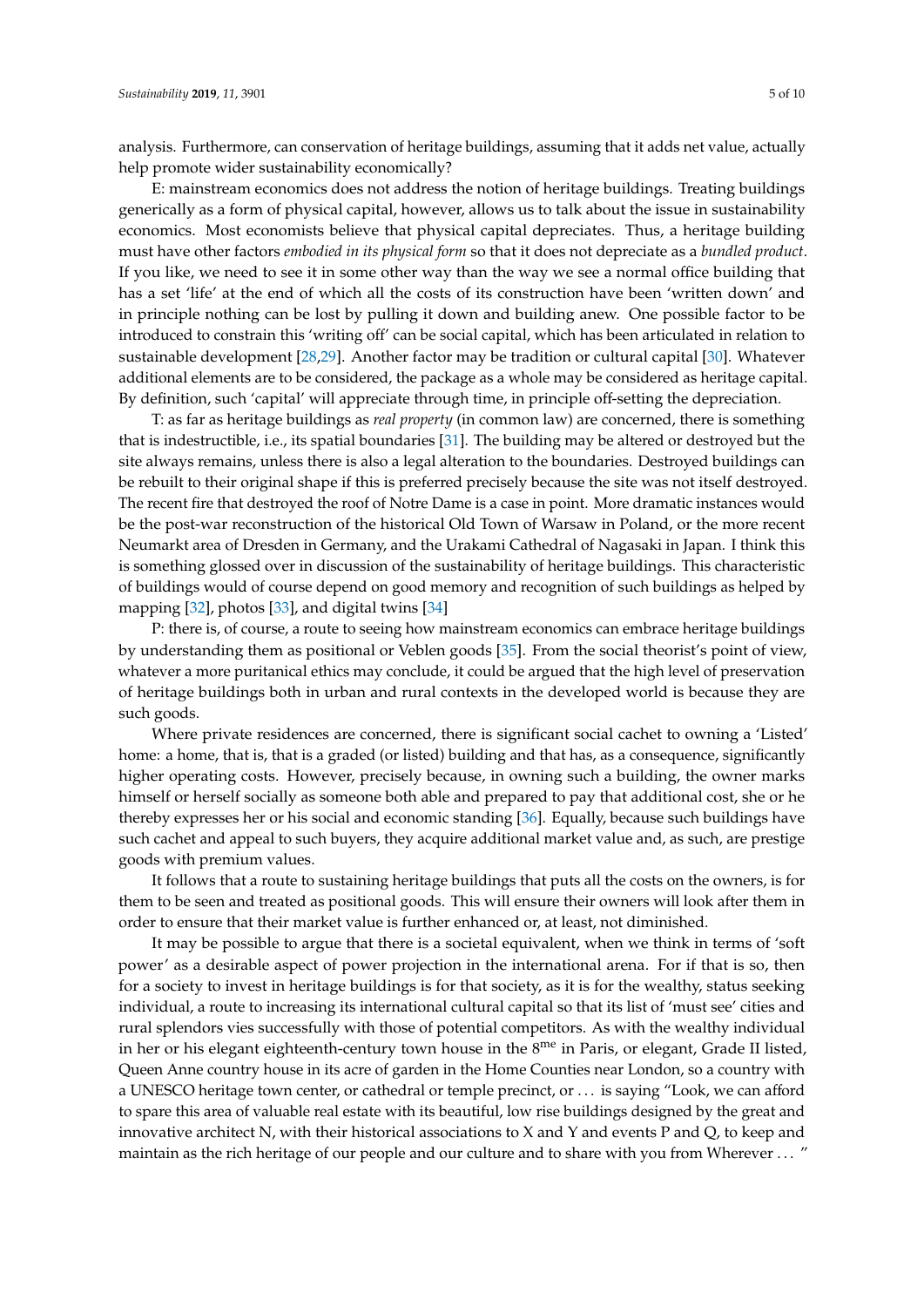This is not, generally, a line much pursued by economists looking at sustainable heritage. However, it is one that, when we look at any tourist guide, when we look at country-level tourist campaigns, when we look at national efforts to get items onto UNESCO's World Heritage lists, when we evaluate Prague or Persepolis, Beijing (Peking) or Barcelona, Berlin or Bangkok, or at a country level, Anghor Wat or Ayutthaya, Giza or Göbekli Tepe, we can see at work.

T: to what extent is any heritage building, in the sense of being a really value-adding win–win outcome of innovations within a *boundary-specific place,* a Veblen good?

E: a heritage building may be a Veblen good, but so are many goods that become significant based on a future vision rather than a heritage memory (e.g., the Space Needle in Seattle, Shard in London, or CCTV tower in Beijing). These buildings don't necessarily have market values, although they are all marketable. Regardless, as marketable goods, they would definitely need boundary-specific places. Heritage should not be only found in books, but could be manifested in many perceptible ways, paintings, sculptures, works of art, etc. Among these are older buildings, whose heritage value can go beyond that for other forms of visual art in that they put visitors in real "past experiences" rather than just virtual reality. It goes without saying that viewing a heritage documentary of a site is quite different from having actually visited the place itself. It is also true that no experience can ever mimic a past experience perfectly. However, identifying a physical boundary-specific area would, at least, delineate the size and location of the site or one of its rooms. Size matters, so a one-hour visit to a museum is likely to be different from a walk from one end to the other of the Great Wall of China.

If one follows this line of reasoning, a heritage building can be thought of as an "experience good"—a concept of Nelson [\[37\]](#page-8-25) that has been applied to analyze cultural heritage tourism [\[38\]](#page-8-26) and real estate [\[39\]](#page-8-27) beyond the possible purpose of serving as a status/cultural symbol. There is no exclusivity in experience because it can be entirely personal and subjective—unless the experience ties in with some sort of social activity for the building, which would give it some social capital, or a sign pointing say to a shared reality.

Indeed, viewing heritage buildings from an experiential angle has the advantage of providing a linchpin for the three core elements of sustainable development: economy (business), society, and environment [\[40\]](#page-9-0). Experience can certainly address how a heritage building should be used. To fulfill the criteria of sustainability, it is important that various energy management considerations maintain and use a building's facilities properly. Reliving the past at a prohibitively high cost to the environment does not constitute sustainable development in any sense.

Perhaps there is a way to restate the sustainability criteria in more pragmatic terms. A heritage building, in order to be sustainably redeveloped, must be: (i) marketable, (ii) socially/culturally worthy, and (iii) environmentally cost-effective. We have seen heritage building conservation practiced all over the world although sometimes not all three elements have been present. Investigating which of the criteria are most likely to have been satisfied in any such exercise is suggestive in that in general criteria (ii) and (iii) are more usually met. That would appear generally to be the case because marketability is not accorded as high a priority in sustainability thinking as the other two criteria.

Building conservation project with two out of the above three criteria is still considered respectable and worthwhile. Here, mainstream economists will display their biases. They would insist that element (i) be present, as a project embodying (ii) and (iii) only would not be good enough. Ecological economists, who are not yet mainstream, would certainly see a project with only (ii) and (iii) as acceptable.

Last, but not least, a heritage building that is open access can also be treated as a public good, i.e., a good that is non-rivalrous in enjoyment in the sense that one person consuming it would not interfere with another person also doing so [\[41\]](#page-9-1). Some public goods are excludable, but many, such as the outdoors, are not. Heritage buildings are generally large enough for multiple uses and, depending on their size, can also be built around such concepts as a theme park.

Independent of size, a heritage building can have a "public" impact in that it can affect its host city and region. The re-living of the past for the present can be extended beyond the physical boundaries of a building in that getting there, such as by pilgrimage, is part of the experience. The phenomenal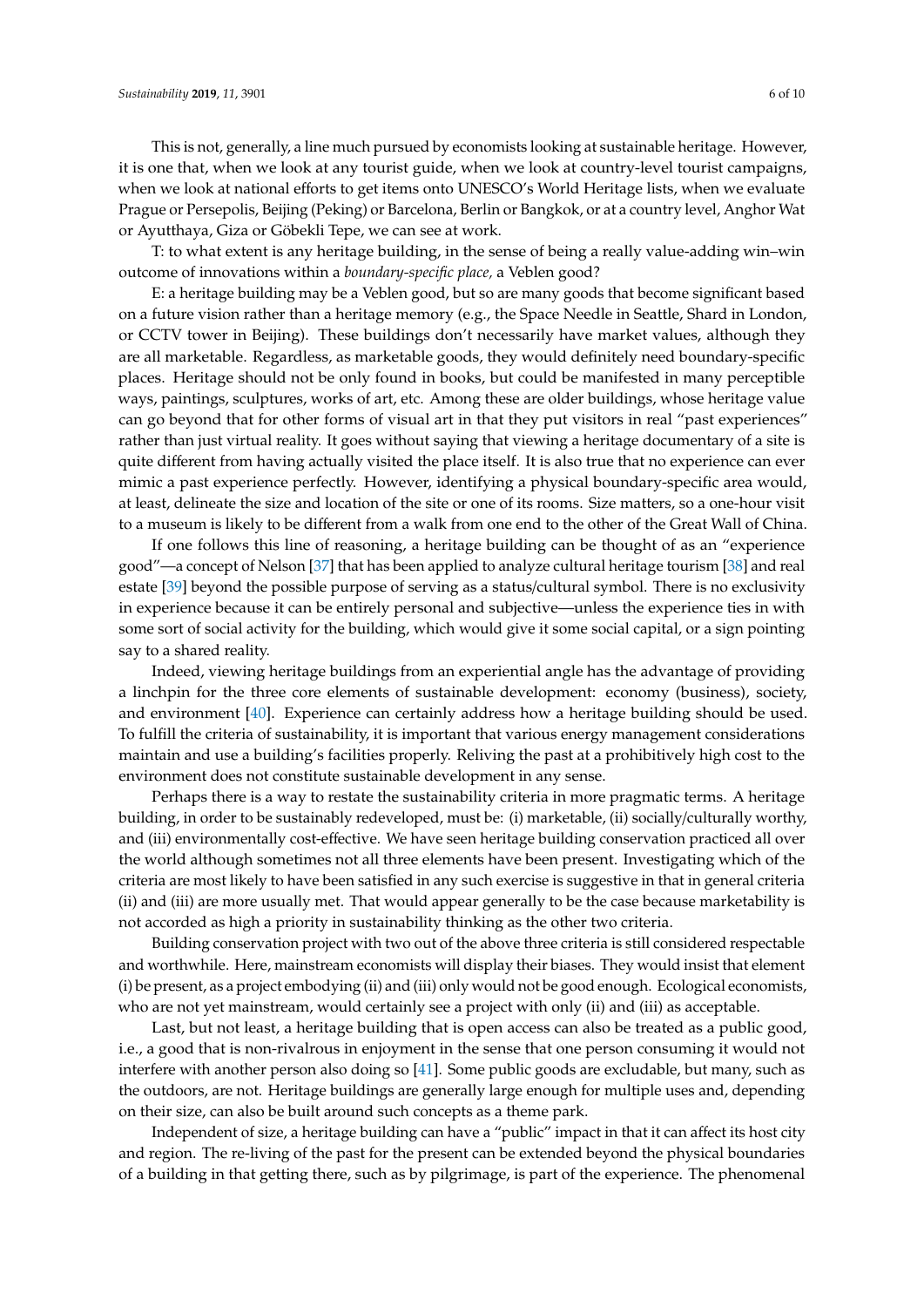growth and success of the great medieval pilgrimage routes in Europe, such as the Camino de Santiago from various places in France and Spain, with all of its impacts on the regions and towns through which the routes pass is a case in point. The public nature of heritage buildings [\[42–](#page-9-2)[44\]](#page-9-3), not to be confused with government financing or public ownership, which are separate important issues, suggests a broader sustainability criterion capable of being applied to a city or region. This macro application of sustainable development can create additional values for heritage buildings, particularly if tourism is identified as a major source of revenue for that locale.

Heritage buildings and sustainability issues are numerous. Some are directly related to economics, while others are not. However, many economic tools exist for analyzing them. In addition to the conventional tools used, the field of institutional economics also stresses the importance of transaction costs to an analysis. Law and economics, theories of the firm (e.g., the role of NGOs, etc.) all have important dimensions worth exploring. In particular, in the arena of public policy, much discussion centers on proposals pertaining to the organizational structures of developed or redeveloped institutional structures. From this perspective, the designs for various types of indices can be viewed in terms of lowering the information costs for decisions. All of these can be analyzed in the context of transaction costs in this broad area of heritage buildings and sustainability.

## **7. Built Heritage Conservation vs. Conservation and Sustainable Development**

T: in town planning, which often involves balancing conflicting interests, planners are sometimes confronted by technically surmountable but emotionally inevitable tradeoffs that sacrifice buildings. An example is the sporadic growth of wild trees around a heritage site that obstructs views of and from it. Such uncontrolled growth may also threaten the integrity of the building. Theoretically, trees and heritage buildings can be mutually compatible, but the mindset of some is so rigid that the tyranny of a tree-preferring or a building-preferring majority may prevail. Without a change in mindset, any nice institutional design or entitlement structure promoted by neo-institutional economists may not work.

### **8. Optimism of the Trialogue**

Kant's "duty to be optimistic," as popularized by Karl Popper [\[45\]](#page-9-4), provides a naturalist rationale for persevering in finding ways to foster sustainable development, in the hope that the idea may become universally endorsed by polities.

The trialogue above may not satisfy those who wish to find or affirm the "way to sustainable development," but would surely point to some approaches for promoting such development in a language that is intelligible to planners, economists, and political thinkers.

Emerging from the trialogue contributed by three persons with different academic backgrounds are several key points:

- (a) Sustainable development strives to achieve win–win–win outcomes for the economy, environment, and society.
- (b) Many institutional costs have been met by the state to address the issue of sustainable development as an item on the national and international policy agenda.
- (c) From an economist's perspective, the only criterion for preserving built heritage to an acceptably high standard is when any accompanying real estate redevelopment increases the item's net market value. In terms of sustainable development, however, such redevelopment must also increase some type of index based on environmental considerations and social benefits.
- (d) Today's political and social theory seeks to embed modern economic activity in the largest possible temporal and global ecological frame. Whatever 'micro-' solutions are agreed upon to this or that problem of sustainability from a human perspective, they cannot be separated from the need to fit with globally necessary 'macro-' solutions from a biosphere perspective.
- (e) Heritage buildings may be seen as Veblen or experience goods that call for conservation.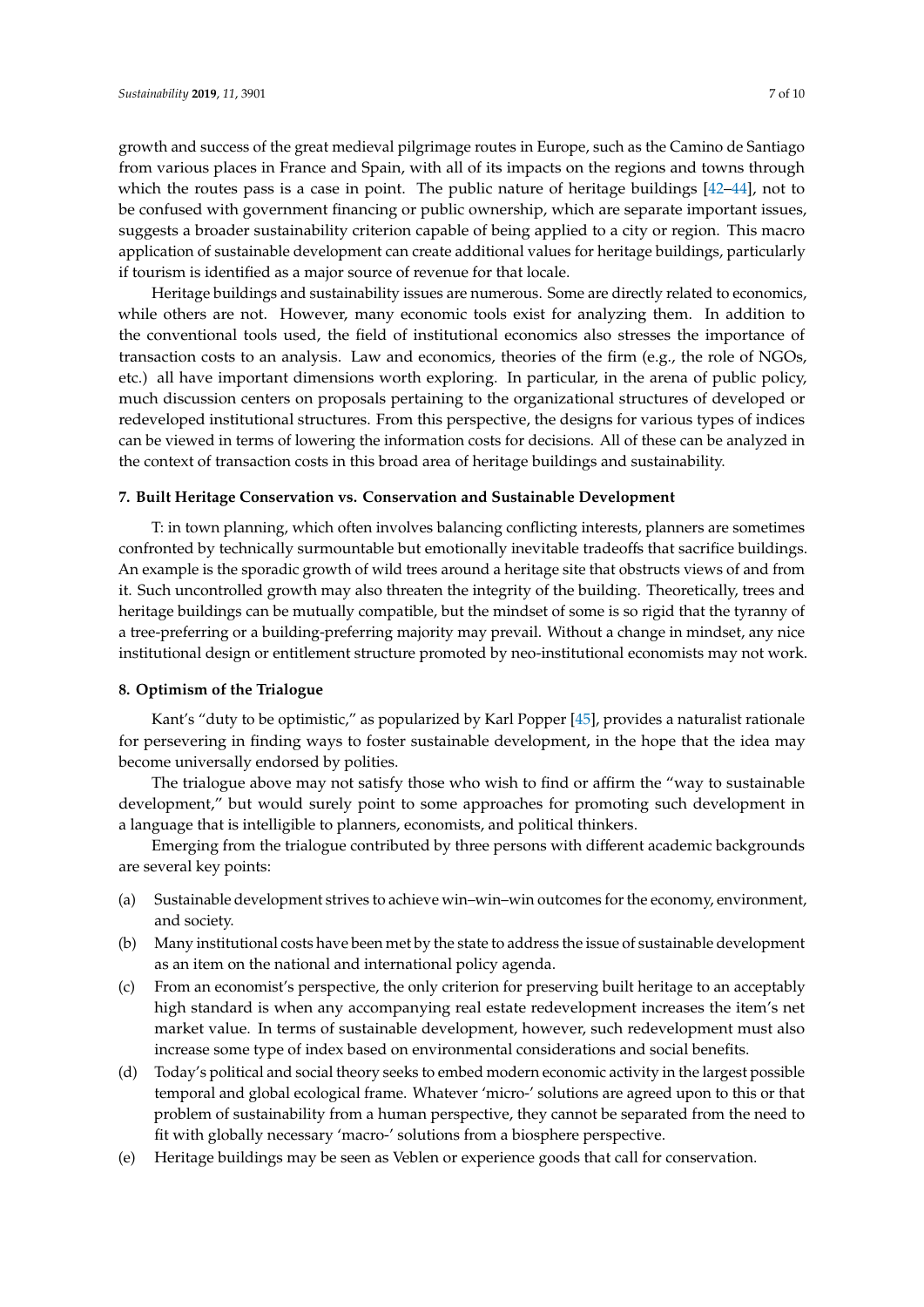The prospect of successful heritage conservation at the micro-level that also constitutes sustainable development is not pessimistic, as explained below.

## **9. Discussion and Conclusions**

Compared to ecological conservation, built heritage conservation can easily accommodate sustainable development, as it is certainly a physical dimension, if not a platform, for managing *cultural heritage* conservation.

Whether or not it is treated as Veblen or experience goods, built heritage is, at the same time, *historical* and *proprietary* and can articulate with real estate development via proper conservation planning [\[22\]](#page-8-10). Such planning in a democratic setting can take advantage of the ideas of the community, although here, there are obvious constraints in terms of the state of educational and economic development of the community in question.

The historical aspect of built heritage signifies the *legitimacy* of conservation, while its proprietary aspect renders it fit for *betterment* (accumulation of new value in landed property) through adaptive re-use as a way to generate funds to sustain its upkeep, research, and promotion within a numerically manageable spatial unit, a land property.

The discussion of built heritage here is confined to any "heritage building" rather than any tangible building works. This "architectural scale" [\[46\]](#page-9-5) is numerically far more manageable. As far as politicians, town planners, and heritage experts are concerned, each heritage building, as land property, is a *basic unit of planning for and accountability* to the public.

**Author Contributions:** Conceptualization, L.W.C.L.; Methodology, L.W.C.L.; Software, L.W.C.L.; Validation, S.N.G.D.; Formal Analysis, L.W.C.L. and F.T.L.; Investigation, L.W.C.L., F.T.L. and S.N.G.D.; Resources, L.W.C.L.; Data Curation, L.W.C.L.; Writing—Original Draft Preparation, L.W.C.L., F.T.L. and S.N.G.D.; Writing—Review & Editing, S.N.G.D.; Visualization, L.W.C.L.; Supervision, L.W.C.L.; Project Administration, L.W.C.L.

**Funding:** This research received no external funding.

**Acknowledgments:** The authors are grateful to the two anonymous reviewers for their useful comments on the manuscript.

**Conflicts of Interest:** The authors declare no conflict of interest.

## **References**

- <span id="page-7-0"></span>1. Barbier, E.B. The concept of sustainable economic development. *Environ. Conserv.* **1987**, *14*, 101–110. [\[CrossRef\]](http://dx.doi.org/10.1017/S0376892900011449)
- <span id="page-7-1"></span>2. Lai, L.W.C.; Lorne, F.T. Implementing sustainable development: Institutional features. In *Welfare Economics and Sustainable Development: Vol. II*; Lai, L.W.-C., Lorne, F.T., Eds.; Encyclopedia of Life Support Systems (UNESCO-EOLSS): UNESCO, Paris, France, 2003; pp. 1–30.
- <span id="page-7-2"></span>3. Yu, B.T.; Shaw, D.; Fu, T.T.; Lai, L.W.C. Property rights and contractual approach to sustainable development. *Environ. Econ. Policy Stud.* **2000**, *3*, 291–309. [\[CrossRef\]](http://dx.doi.org/10.1007/BF03354042)
- <span id="page-7-3"></span>4. Lai, L.W.C.; Lorne, F.T.; Davies, S.N.G. A reflection on the trading of pollution rights via land use exchanges and controls: Coase Theorems, Coase's land use parable, and Schumpeterian innovations. *Prog. Plan.* **2018**. [\[CrossRef\]](http://dx.doi.org/10.1016/j.progress.2018.10.001)
- <span id="page-7-4"></span>5. Demsetz, H. Information and efficiency: Another viewpoint. *J. Law Econ.* **1969**, *12*, 1–22. [\[CrossRef\]](http://dx.doi.org/10.1086/466657)
- <span id="page-7-5"></span>6. Sandelius, W.E. Reason and political power. *Am. Political Sci. Rev.* **1951**, *45*, 703–715. [\[CrossRef\]](http://dx.doi.org/10.2307/1951159)
- <span id="page-7-6"></span>7. Linke, U. Contact zones: Rethinking the sensual life of the state. *Anthropol. Theor.* **2006**, *6*, 205–225. [\[CrossRef\]](http://dx.doi.org/10.1177/1463499606065037)
- <span id="page-7-7"></span>8. Cohen, F.S. Dialogue on private property. *Rutgers Law Rev.* **1942**, *9*, 357–387.
- <span id="page-7-8"></span>9. Gaughan, L.D. Advertisements which identify brand X: A Trialogue on the law and policy. *Fordham Law Rev.* **1967**, *57*, 445–476.
- <span id="page-7-9"></span>10. Aliou, S.; Belliveau, M.; Nayak, N. *Conversations: A Trialogue on Organization, Power and Intervention in Fisheries*; International Collective in Support of Fishworkers: Chennai, India, 2002; pp. 19–161. Available online: http://[aquaticcommons.org](http://aquaticcommons.org/id/eprint/244)/id/eprint/244 (accessed on 19 April 2019).
- <span id="page-7-10"></span>11. Lai, L.W.C. Planning by contract: Two dialogues. In *Cities and Private Planning: Property Rights, Entrepreneurship* and Transaction Costs; Andersson, D.E., Moroni, S., Eds.; Edward Elgar: Cheltenham, UK, 2014; pp. 135–152.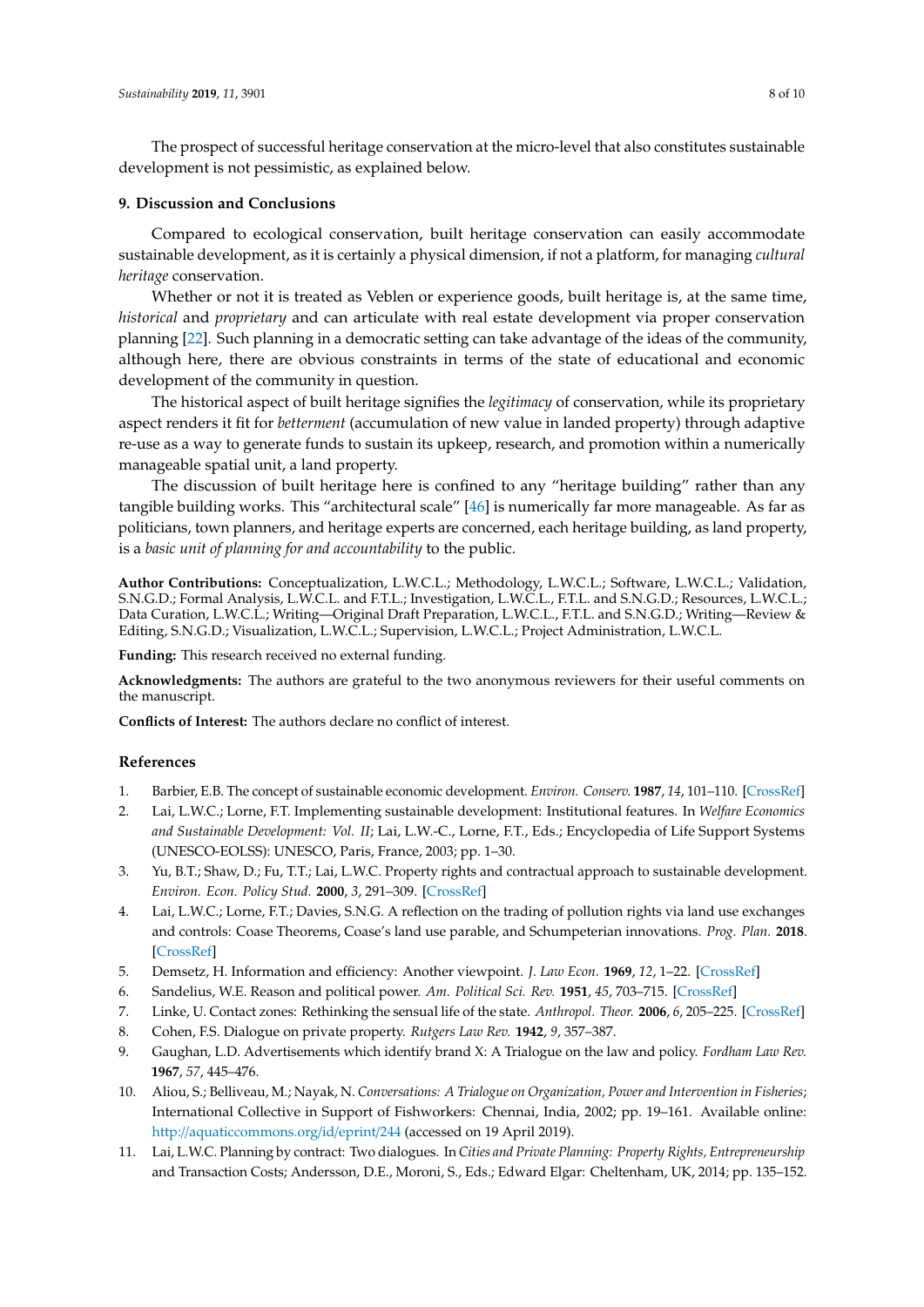- <span id="page-8-0"></span>12. Lai, L.W.C. A fable and dialogue on taking the property of another under constitutional capitalism: Hong Kong. In *Routledge Handbook of Contemporary Issues in Expropriation*, 1st ed.; Plimmer, F., McCluskey, W., Eds.; Routledge: London, UK, 2018; pp. 262–272.
- <span id="page-8-1"></span>13. Lai, L.W.C.; Chau, K.W.; Chan, A.; Choy, L.H.T. Two dialogues on land readjustment in Hong Kong. *Surv. Built Environ.* **2018**, *27*, 10–20.
- <span id="page-8-2"></span>14. Vanoutrive, T. Don't think of them as roads. Think of them as road transport markets: Congestion pricing as a neoliberal political project. *Prog. Plan.* **2017**, *117*, 1–21. [\[CrossRef\]](http://dx.doi.org/10.1016/j.progress.2016.04.001)
- <span id="page-8-3"></span>15. Bakhtin, M.M. The problem of speech genres. In *Speech Genres and Other Late Essays*; Emerson, C., Holquist, M., Eds.; University of Texas Press: Austin, TX, USA, 1986; pp. 60–102.
- <span id="page-8-4"></span>16. Dixon, J. The question of genre. In *The Place of Genre in Learning: Current Debates*; Reid, I., Ed.; Centre for Study in Literary, Deakin University: Geelong, Australia, 1987; pp. 9–21.
- <span id="page-8-5"></span>17. Lee, K.Y. A Genre Analysis of Written Academic Feedback. Ph.D. Thesis, Department of English, University of Birmingham, Birmingham, UK, 2013.
- <span id="page-8-6"></span>18. Fisher, I. *The Theory of Interest*; Macmillan: New York, NY, USA, 1930.
- <span id="page-8-7"></span>19. Coase, R.H. The theory of the firm. *Economica* **1937**, *4*, 386–405. [\[CrossRef\]](http://dx.doi.org/10.1111/j.1468-0335.1937.tb00002.x)
- <span id="page-8-8"></span>20. Coase, R.H. The problems of social cost. *J. Law Econ.* **1960**, *3*, 1–44. [\[CrossRef\]](http://dx.doi.org/10.1086/466560)
- <span id="page-8-9"></span>21. Samuelson, P.A. An exact consumption loan model of interest, with or without the social contrivance of money. *J. Political Econ.* **1958**, *66*, 467–482. [\[CrossRef\]](http://dx.doi.org/10.1086/258100)
- <span id="page-8-10"></span>22. Lai, L.W.C.; Lorne, F.T. Sustainable urban renewal and built heritage conservation in a global real estate revolution. *Sustainability* **2019**, *11*, 850. [\[CrossRef\]](http://dx.doi.org/10.3390/su11030850)
- <span id="page-8-11"></span>23. GPT Group. Melbourne Central. Available online: https://[www.melbournecentral.com.au](https://www.melbournecentral.com.au/our-heritage)/our-heritage (accessed on 19 April 2019).
- <span id="page-8-12"></span>24. Eckersley, R. *Green Theory, International Relations Theories*; Oxford University Press: Oxford, UK, 2007; Volume 13, pp. 247–265.
- <span id="page-8-13"></span>25. Arias-Maldonado, M. An imaginary solution? The green defence of deliberative democracy. *Environ. Values* **2007**, *16*, 233–252. [\[CrossRef\]](http://dx.doi.org/10.3197/096327107780474573)
- <span id="page-8-14"></span>26. Dale, G. Adam Smith's green thumb and Malthus's three horsemen: Cautionary tales from classical political economy. *J. Econ. Issues* **2012**, *46*, 859–880. [\[CrossRef\]](http://dx.doi.org/10.2753/JEI0021-3624460402)
- <span id="page-8-15"></span>27. Goodhart, D. *The Road to Somewhere: The Populist Revolt and the Future of Politics*; Oxford University Press: Oxford, UK, 2017.
- <span id="page-8-16"></span>28. Dale, A.; Newman, L. Social capital: A necessary and sufficient condition for sustainable community development? *Community Dev. J.* **2008**, *45*, 5–21. [\[CrossRef\]](http://dx.doi.org/10.1093/cdj/bsn028)
- <span id="page-8-17"></span>29. Lehtonen, M. The environmental–social interface of sustainable development: Capabilities, social capital, institutions. *Ecol. Econ.* **2004**, *49*, 199–214. [\[CrossRef\]](http://dx.doi.org/10.1016/j.ecolecon.2004.03.019)
- <span id="page-8-18"></span>30. Throsby, D. Cultural capital. *J. Cult. Econ.* **1999**, *23*, 3–12. [\[CrossRef\]](http://dx.doi.org/10.1023/A:1007543313370)
- <span id="page-8-19"></span>31. Lai, L.W.C.; Davies, S.N.G. A Coasian boundary inquiry on zoning and property rights: Lot and zone boundaries and transaction costs. *Prog. Plan.* **2017**, *118*, 1–28. [\[CrossRef\]](http://dx.doi.org/10.1016/j.progress.2016.05.001)
- <span id="page-8-20"></span>32. Lai, L.W.C.; Hung, H.; Chua, M.H. Maps as Coasian coordination tools: Heritage conservation and map representation. *Land Use Policy* **2017**, *62*, 280–289. [\[CrossRef\]](http://dx.doi.org/10.1016/j.landusepol.2016.12.032)
- <span id="page-8-21"></span>33. Davies, S.N.G.; Lai, L.W.C.; Chua, M.H. Seen from above: The theoretical Future of aerial photos in land use. *Land Use Policy* **2018**, *78*, 19–28. [\[CrossRef\]](http://dx.doi.org/10.1016/j.landusepol.2018.06.036)
- <span id="page-8-22"></span>34. Makropoulos, C.; Pappa, D.; Hellmuth, R.; Karapidis, A.; Wilhelm, S.; Pitsilis, V.; Wehner, F. DiscoVRCoolTour: Discovering, Capturing and Experiencing Cultural Heritage and Events Using Innovative 3D Digitisation Technologies and Affordable Consumer Electronics. In *International Conference on Transdisciplinary Multispectral Modeling and Cooperation for the Preservation of Cultural Heritage*; Springer: Berlin, Germany, 2018; pp. 232–249.
- <span id="page-8-23"></span>35. Veblen, T. *The Theory of the Leisure Class*; Macmillan: New York, NY, USA, 1899.
- <span id="page-8-24"></span>36. Hirsch, F. *The Social Limits to Growth*; Routledge & Kegan Paul: London, UK, 1977.
- <span id="page-8-25"></span>37. Nelson, P. Advertising as Information. *J. Political Econ.* **1974**, *82*, 29–754. [\[CrossRef\]](http://dx.doi.org/10.1086/260231)
- <span id="page-8-26"></span>38. Caserta, S.; Russo, A.P. *Spatial Displacement and Sustainable Heritage Tourism*; Tinbergen Institute Discussion Paper, TI 2001-035/2; Tinbergen Institute: Rotterdam, The Netherlands, 2001.
- <span id="page-8-27"></span>39. Marsh, A.; Gibb, K. Uncertainty, expectations and behavioural aspects of housing market choices. *Hous. Theory Soc.* **2011**, *28*, 215–235. [\[CrossRef\]](http://dx.doi.org/10.1080/14036096.2011.599182)